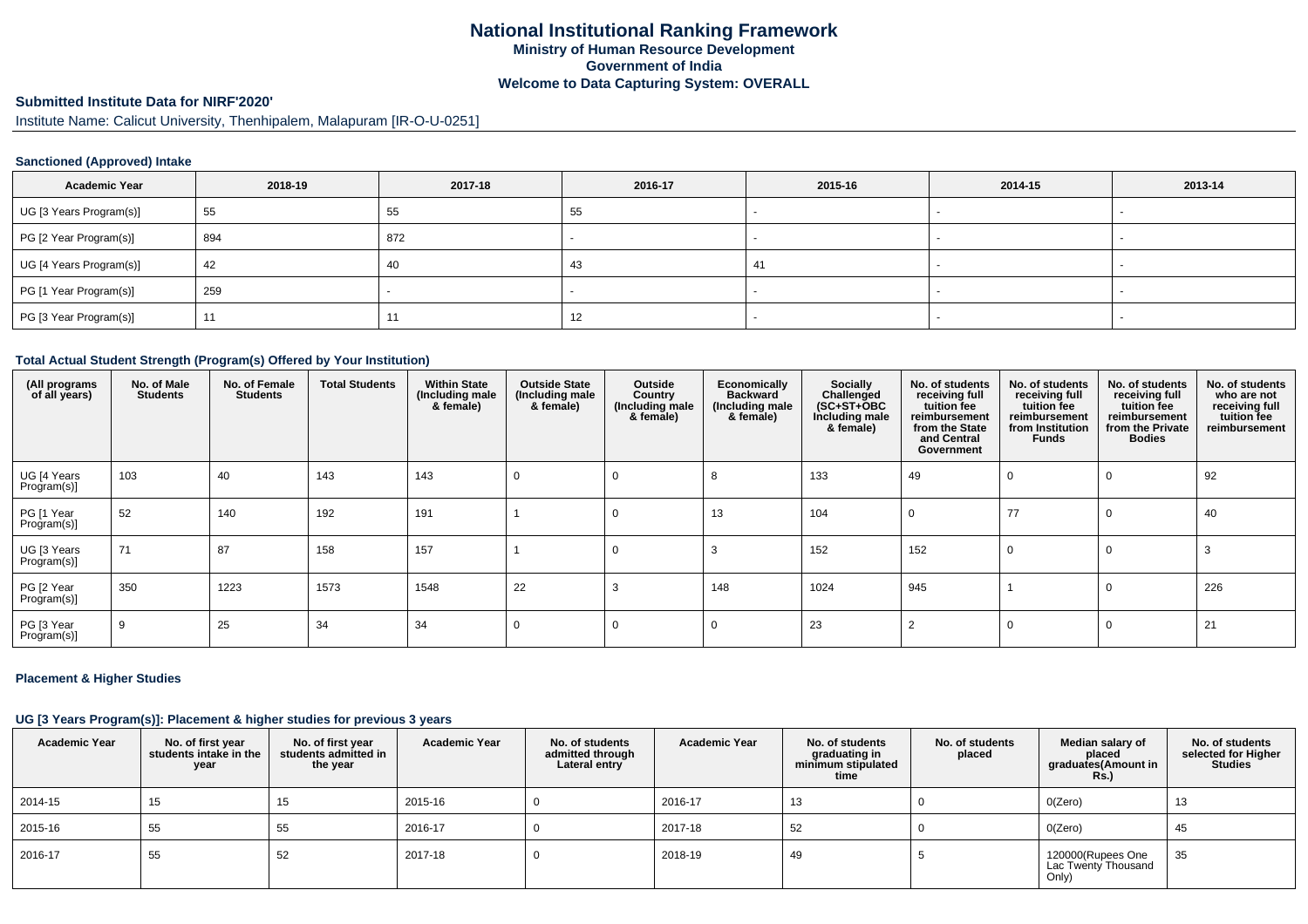### **UG [4 Years Program(s)]: Placement & higher studies for previous 3 years**

| <b>Academic Year</b> | No. of first year<br>students intake in the<br>year | No. of first year<br>students admitted in<br>the year | <b>Academic Year</b> | No. of students<br>admitted through<br>Lateral entry | <b>Academic Year</b> | No. of students<br>graduating in<br>minimum stipulated<br>time | No. of students<br>placed | Median salary of<br>placed<br>graduates(Amount in<br><b>Rs.</b> ) | No. of students<br>selected for Higher<br><b>Studies</b> |
|----------------------|-----------------------------------------------------|-------------------------------------------------------|----------------------|------------------------------------------------------|----------------------|----------------------------------------------------------------|---------------------------|-------------------------------------------------------------------|----------------------------------------------------------|
| 2013-14              | 40                                                  | 40                                                    | 2014-15              | O                                                    | 2016-17              | 25                                                             |                           | O(Zero)                                                           | 13                                                       |
| 2014-15              | 40                                                  | 40                                                    | 2015-16              | υ                                                    | 2017-18              | 23                                                             |                           | 180000(Rupees One<br>Lac Eighty Thousand<br>Only)                 | 14                                                       |
| 2015-16              | 41                                                  | 41                                                    | 2016-17              | υ                                                    | 2018-19              | 25                                                             |                           | 180000(Rupees One<br>Lac Eighty Thousand<br>Only)                 | 19                                                       |

# **PG [1 Years Program(s)]: Placement & higher studies for previous 3 years**

| <b>Academic Year</b> | No. of first year<br>students intake in the<br>year | No. of first year<br>students admitted in<br>the year | <b>Academic Year</b> | No. of students graduating in minimum<br>stipulated time | No. of students<br>placed | Median salary of<br>placed<br>graduates(Amount in<br>R <sub>s</sub> | No. of students<br>selected for Higher<br><b>Studies</b> |
|----------------------|-----------------------------------------------------|-------------------------------------------------------|----------------------|----------------------------------------------------------|---------------------------|---------------------------------------------------------------------|----------------------------------------------------------|
| 2016-17              | 70                                                  | 61                                                    | 2016-17              | 55                                                       |                           | O(Zero)                                                             |                                                          |
| 2017-18              | 70                                                  | 60                                                    | 2017-18              | 57                                                       |                           | O(Zero)                                                             |                                                          |
| 2018-19              | 259                                                 | 192                                                   | 2018-19              | 126                                                      | 28                        | 216000(Rupees Two<br>Lac Sixteen Thousand<br>Only)                  | 70                                                       |

# **PG [2 Years Program(s)]: Placement & higher studies for previous 3 years**

| <b>Academic Year</b> | No. of first year<br>students intake in the<br>year | No. of first year<br>students admitted in<br>the year | <b>Academic Year</b> | No. of students graduating in minimum<br>stipulated time | No. of students<br>placed | Median salary of<br>placed<br>graduates(Amount in<br><b>Rs.)</b> | No. of students<br>selected for Higher<br><b>Studies</b> |
|----------------------|-----------------------------------------------------|-------------------------------------------------------|----------------------|----------------------------------------------------------|---------------------------|------------------------------------------------------------------|----------------------------------------------------------|
| 2015-16              | 1144                                                | 1144                                                  | 2016-17              | 1028                                                     |                           | O(Zero)                                                          | 919                                                      |
| 2016-17              | 1144                                                | 819                                                   | 2017-18              | 819                                                      | 26                        | 210000(Rupees Two<br>Lac Ten Thousand<br>Only)                   | 741                                                      |
| 2017-18              | 872                                                 | 788                                                   | 2018-19              | 662                                                      | 69                        | 220000(Rupees Two<br>Lac Twenty Thousand<br>Only)                | 590                                                      |

# **PG [3 Years Program(s)]: Placement & higher studies for previous 3 years**

| <b>Academic Year</b> | No. of first year<br>students intake in the<br>year | No. of first vear<br>students admitted in<br>the year | <b>Academic Year</b> | No. of students<br>admitted through<br>Lateral entry | <b>Academic Year</b> | No. of students<br>graduating in<br>minimum stipulated<br>time | No. of students<br>placed | Median salary of<br>placed<br>graduates(Amount in<br>Rs.) | No. of students<br>selected for Higher<br><b>Studies</b> |
|----------------------|-----------------------------------------------------|-------------------------------------------------------|----------------------|------------------------------------------------------|----------------------|----------------------------------------------------------------|---------------------------|-----------------------------------------------------------|----------------------------------------------------------|
| 2014-15              | 14                                                  | 14                                                    | 2015-16              | 0                                                    | 2016-17              | 14                                                             | 12                        | 300000(Rupees Three<br>Lac Only)                          |                                                          |
| 2015-16              | 12                                                  | 12                                                    | 2016-17              | 0                                                    | 2017-18              | 12                                                             | 11                        | 360000(Rupees Three<br>Lac Sixty Thousand<br>Only)        |                                                          |
| 2016-17              | 12                                                  | 12                                                    | 2017-18              | 0                                                    | 2018-19              | 12                                                             | 12                        | 420000(Rupees Four<br>Lac Twenty Thousand<br>Only)        |                                                          |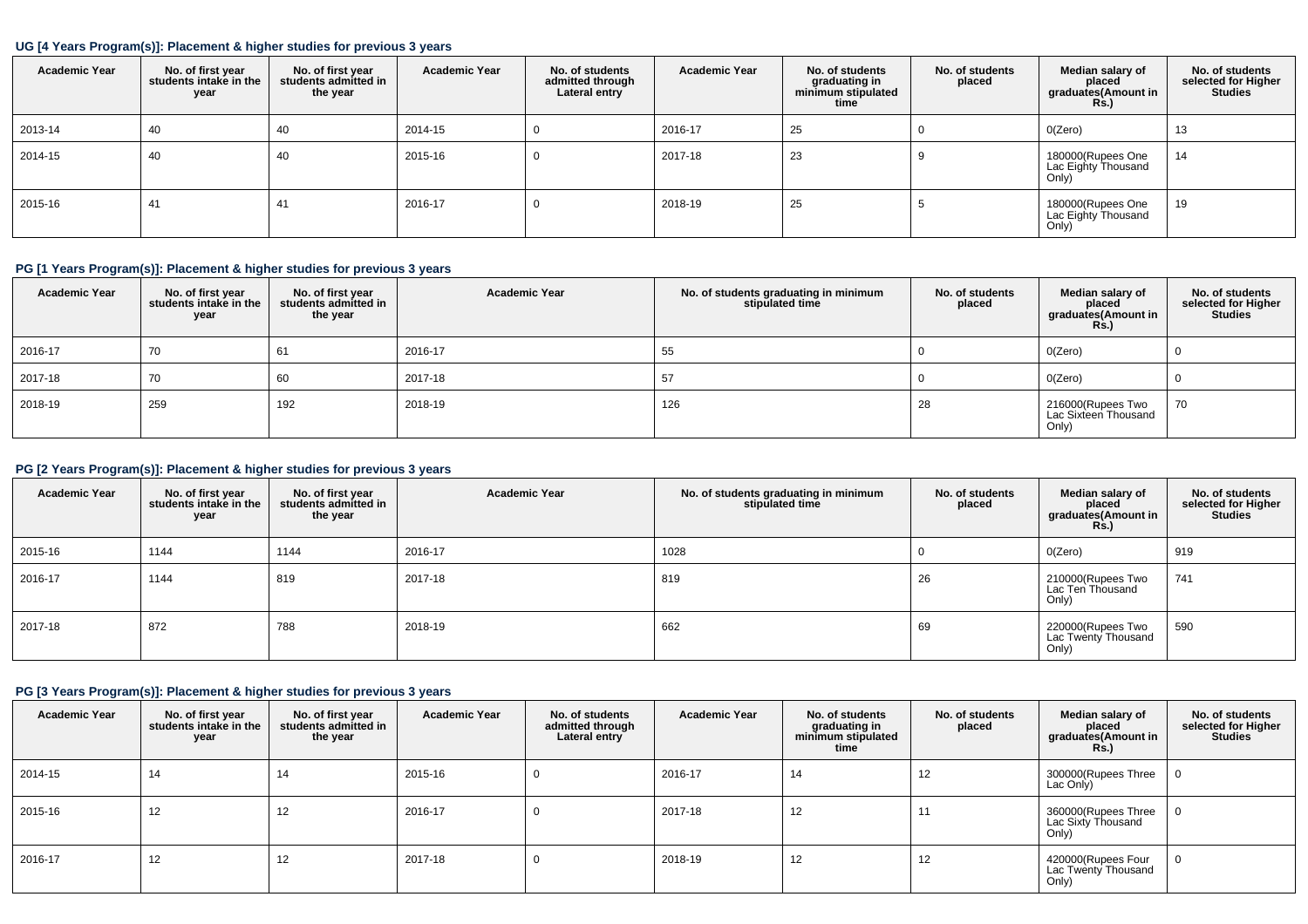#### **Ph.D Student Details**

| Ph.D (Student pursuing doctoral program till 2017-18; Students admitted in the academic year 2018-19 should not be entered here.) |         |         |         |  |  |  |
|-----------------------------------------------------------------------------------------------------------------------------------|---------|---------|---------|--|--|--|
| <b>Total Students</b>                                                                                                             |         |         |         |  |  |  |
| Full Time                                                                                                                         |         | 581     |         |  |  |  |
| Part Time                                                                                                                         |         | 218     |         |  |  |  |
| No. of Ph.D students graduated (including Integrated Ph.D)                                                                        |         |         |         |  |  |  |
|                                                                                                                                   | 2018-19 | 2017-18 | 2016-17 |  |  |  |
| Full Time                                                                                                                         | 68      | 78      | 54      |  |  |  |
| Part Time                                                                                                                         | 39      | 30      | 30      |  |  |  |

# **Financial Resources: Utilised Amount for the Capital expenditure for previous 3 years**

| <b>Academic Year</b>                                                                                 | 2018-19                                                                                              | 2017-18                                                                                                   | 2016-17                                                                                              |  |  |  |  |  |
|------------------------------------------------------------------------------------------------------|------------------------------------------------------------------------------------------------------|-----------------------------------------------------------------------------------------------------------|------------------------------------------------------------------------------------------------------|--|--|--|--|--|
|                                                                                                      | <b>Utilised Amount</b>                                                                               | <b>Utilised Amount</b>                                                                                    | <b>Utilised Amount</b>                                                                               |  |  |  |  |  |
| Annual Capital Expenditure on Academic Activities and Resources (excluding expenditure on buildings) |                                                                                                      |                                                                                                           |                                                                                                      |  |  |  |  |  |
| Library                                                                                              | 16117833 (Rupees One crore Sixty One Lac Seventeen<br>Thousand Eight Hundred and Thirty Three Only)  | 18234698 (Rupees One Crore Eighty Two Lac Thirty Four<br>Thousand Six Hundred and Ninety Eight Only)      | 5306486 (Rupees Fifty Three Lac Six Thousand Four Hundred<br>and Eighty Six Only)                    |  |  |  |  |  |
| New Equipment for Laboratories                                                                       | 24452032 (Rupees Two Crore Forty Four Lac Fifty Two<br>Thousand and Thirty Two Only)                 | 42895333 (Rupees Four Crore Twenty Eight Lac Ninety Five<br>Thousand Three Hundred and Thirty Three Only) | 22847664 (Rupees Two Crore Twenty Eight Lac Forty Seven<br>Thousand Six Hundred and Sixty Four Only) |  |  |  |  |  |
| <b>Engineering Workshops</b>                                                                         | 0 (Zero)                                                                                             | 0 (Zero)                                                                                                  | 0 (Zero)                                                                                             |  |  |  |  |  |
| Other expenditure on creation of Capital Assets (excluding<br>expenditure on Land and Building)      | <sup>1</sup> 81054608 (Rupees Eight Crore Ten Lac Fifty Four Thousand<br>Six Hundred and Eight Only) | 92132085 (Rupees Nine Crore Twenty One Lac Thirty Two<br>Thousand and Eighty Five Only)                   | $0$ (Zero)                                                                                           |  |  |  |  |  |

# **Financial Resources: Utilised Amount for the Operational expenditure for previous 3 years**

| <b>Academic Year</b>                                                                                                                                                                            | 2018-19                                                                                                             | 2017-18                                                                                                              | 2016-17                                                                                                                           |  |  |  |  |  |
|-------------------------------------------------------------------------------------------------------------------------------------------------------------------------------------------------|---------------------------------------------------------------------------------------------------------------------|----------------------------------------------------------------------------------------------------------------------|-----------------------------------------------------------------------------------------------------------------------------------|--|--|--|--|--|
|                                                                                                                                                                                                 | <b>Utilised Amount</b>                                                                                              | <b>Utilised Amount</b>                                                                                               | <b>Utilised Amount</b>                                                                                                            |  |  |  |  |  |
| <b>Annual Operational Expenditure</b>                                                                                                                                                           |                                                                                                                     |                                                                                                                      |                                                                                                                                   |  |  |  |  |  |
| Salaries (Teaching and Non Teaching staff)                                                                                                                                                      | 1460951532 (Rupees One Hundred and Forty Six crore Nine<br>Lac Fifty One Thousand Five Hundred and Thirty Two Only) | 1384043550 (Rupees One Hundred and Thirty Eight Crore<br>Forty Lac Forty Three Thousand Five Hundred and Fifty Only) | 1245548849 (Rupees One Hundred and Twenty Four Crore<br>Fifty Five Lac Forty Eight Thousand Eight Hundred and Forty<br>Nine Only) |  |  |  |  |  |
| Maintenance of Academic Infrastructure or consumables and<br>other running expenditures (excluding maintenance of hostels<br>and allied services, rent of the building, depreciation cost, etc) | 194625242 (Rupees Nineteen Crore Forty Six Lac Twenty Five<br>Thousand Two Hundred and Forty Two Only)              | 356891157 (Rupees Thirty Five Crore Sixty Eight Lac Ninety<br>One Thousand One Hundred and Fifty Seven Only)         | 381292302 (Rupees Thirty Eight Crore Twelve Lac Ninety Two<br>Thousand Three Hundred and Two Only)                                |  |  |  |  |  |
| Seminars/Conferences/Workshops                                                                                                                                                                  | 7152508 (Rupees Seventy One Lac Fifty Two Thousand Five<br>Hundred and Eight Only)                                  | 479678 (Rupees Four Lac Seventy Nine Thousand Six<br>Hundred and Seventy Eight Only)                                 | 417112 (Rupees Four Lac Seventeen Thousand One Hundred<br>and Twelve Only)                                                        |  |  |  |  |  |

**IPR**

| Calendar year            | 2018 | 2017 | 2016 |
|--------------------------|------|------|------|
| No. of Patents Published |      |      |      |
| No. of Patents Granted   |      |      |      |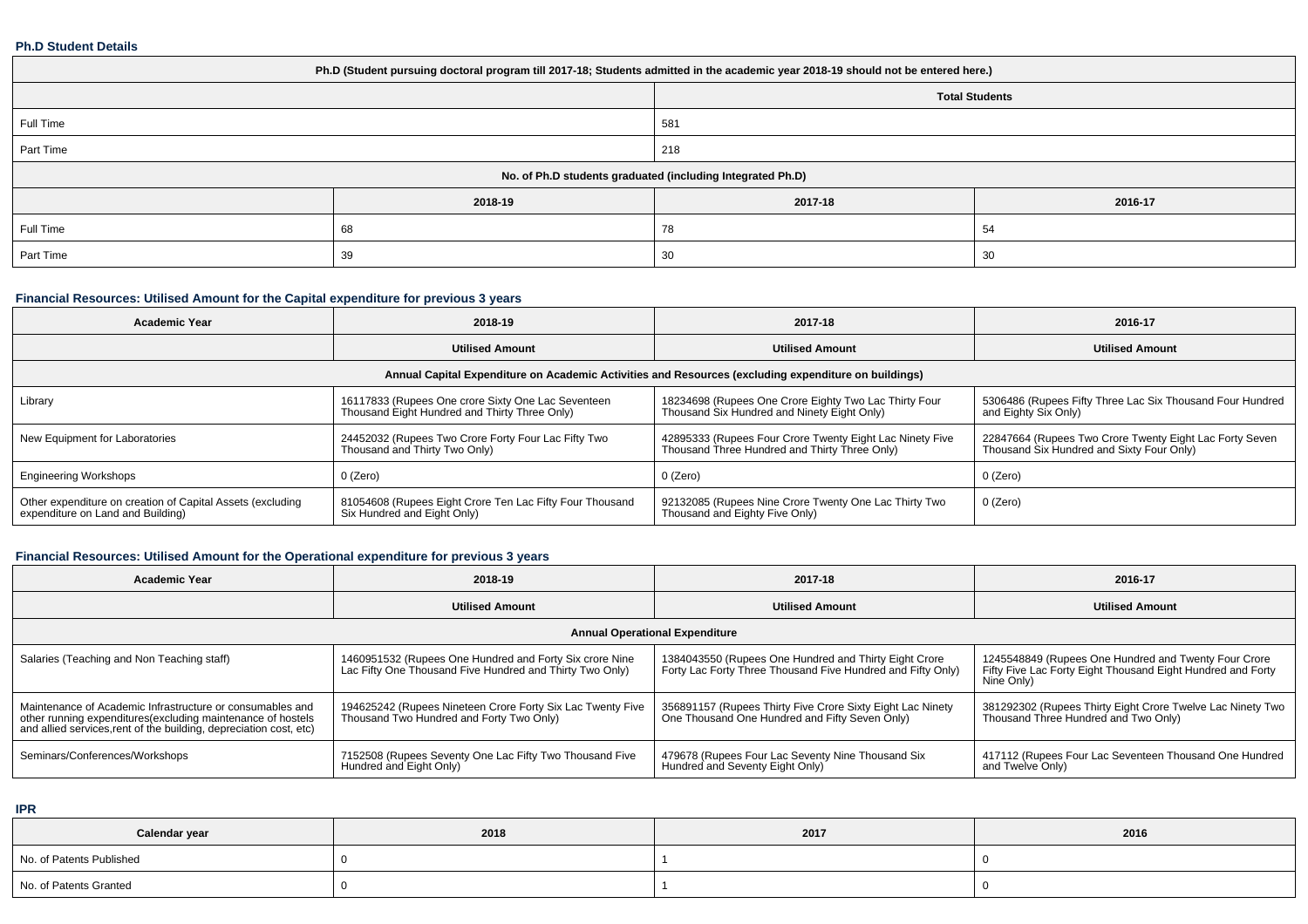### **Sponsored Research Details**

| <b>Financial Year</b>                    | 2018-19                                                                  | 2017-18                                                                                                                                                 | 2016-17  |
|------------------------------------------|--------------------------------------------------------------------------|---------------------------------------------------------------------------------------------------------------------------------------------------------|----------|
| Total no. of Sponsored Projects          |                                                                          | -33                                                                                                                                                     | 39       |
| Total no. of Funding Agencies            |                                                                          |                                                                                                                                                         |          |
| Total Amount Received (Amount in Rupees) | 9017248                                                                  | 11898747                                                                                                                                                | 15117777 |
| Amount Received in Words                 | Rupees Ninety Lac Seventeen Thousand Two Hundred and<br>Forty Eight Only | Rupees One Crore Eighteen Lac Ninety Eight Thousand Seven   Rupees One Crore Fifty One Lac Seventeen Thousand Seven  <br>  Hundred and Forty Seven Only |          |

# **Consultancy Project Details**

| <b>Financial Year</b>                    | 2018-19 | 2017-18                           | 2016-17                                          |
|------------------------------------------|---------|-----------------------------------|--------------------------------------------------|
| Total no. of Consultancy Projects        |         |                                   |                                                  |
| Total no. of Client Organizations        |         |                                   |                                                  |
| Total Amount Received (Amount in Rupees) |         | 75000                             | 10350                                            |
| Amount Received in Words                 | Zero    | Rupees Seventy Five Thousand Only | Rupees Ten Thousand Three Hundred and Fifty Only |

# **Executive Development Program/Management Development Programs**

| <b>Financial Year</b>                                                             | 2018-19        | 2017-18 | 2016-17 |
|-----------------------------------------------------------------------------------|----------------|---------|---------|
| Total no. of Executive Development Programs/ Management<br>Development Programs   | $\overline{0}$ |         |         |
| Total no. of Participants                                                         |                |         |         |
| Total Annual Earnings (Amount in Rupees)(Excluding Lodging<br>& Boarding Charges) | - 0            |         |         |
| Total Annual Earnings in Words                                                    | Zero           | Zero    | Zero    |

# **PCS Facilities: Facilities of physically challenged students**

| 1. Do your institution buildings have Lifts/Ramps?                                                                                                        | Yes, more than 80% of the buildings |
|-----------------------------------------------------------------------------------------------------------------------------------------------------------|-------------------------------------|
| 2. Do your institution have provision for walking aids, includingwheelchairs and transportation from one building to another for<br>handicapped students? | Yes                                 |
| 3. Do your institution buildings have specially designed toilets for handicapped students?                                                                | Yes, more than 60% of the buildings |

#### **Awards Details**

| 1. How many faculty member of your institution have received highly reputed national/international awards/recognition from central<br>government agencies in the previous academic year 2018-19 |                     |                   |                                                                                                                |                                       |                                          |                            |                            |                               |                              |
|-------------------------------------------------------------------------------------------------------------------------------------------------------------------------------------------------|---------------------|-------------------|----------------------------------------------------------------------------------------------------------------|---------------------------------------|------------------------------------------|----------------------------|----------------------------|-------------------------------|------------------------------|
| Srno                                                                                                                                                                                            | Name of the Faculty | Name of the Award | Name of the Central<br>government<br>agency/international<br>agencies from where<br>award has been<br>received | Address of the<br>Agency giving award | <b>Contact Email ID of</b><br>the Agency | Year of receiving<br>award | Email ID of the<br>facultv | Contact no, of the<br>faculty | Is it<br>Fellowship?(Yes/No) |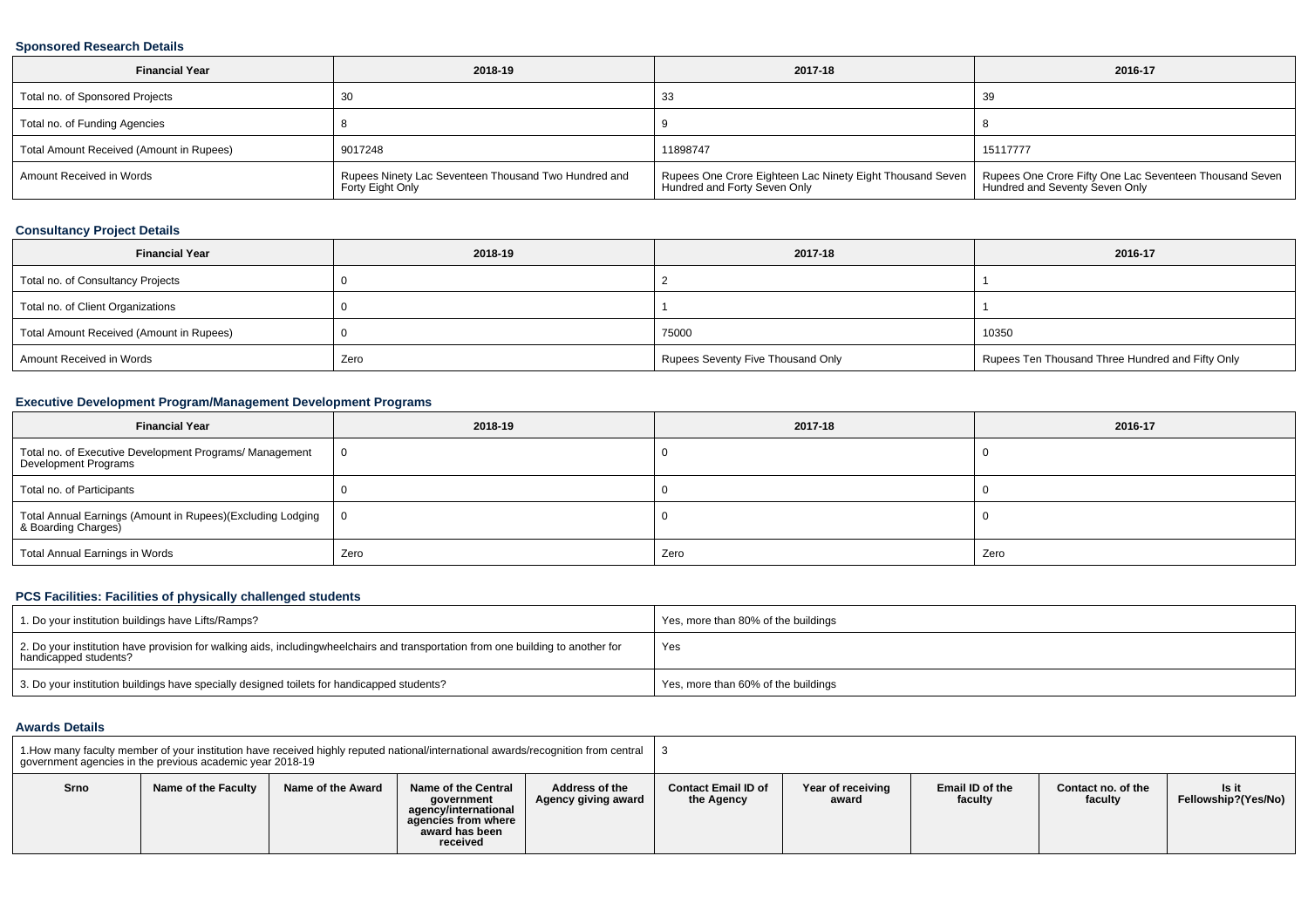|   | Prof A M Vinodkumar | Nominated as a<br>Member of Accelerator<br>Users Committee of<br><b>IUAC</b> | Inter University<br>Accelerator Centre                                                                       | Aruna Asaf Ali Marg.<br>Near Vasant Kunj,<br>New Delhi, Delhi<br>110067 | acpandey@iuac.res.in | 2019 | attukalathil@gmail.com | 9645078924 | No  |  |
|---|---------------------|------------------------------------------------------------------------------|--------------------------------------------------------------------------------------------------------------|-------------------------------------------------------------------------|----------------------|------|------------------------|------------|-----|--|
|   | Prof M Sabu         | Fellow of Indian<br><b>National Science</b><br>Academy                       | Indian National<br>Science Academy                                                                           | Bahadur Shah Zafar<br>Marg New Delhi-110<br>002                         | council@insa.nic.in  | 2018 | msabu9@gmail.com       | 9447636333 | Yes |  |
| 3 | Prof M Sabu         | Fellow of Linnean<br>Society London                                          | The Linnean Society of<br>London                                                                             | Burlington House,<br>Piccadilly, London,<br>W1J 0BF, United<br>Kingdom  | info@linnean.org     | 2018 | msabu9@gmail.com       | 9447636333 | Yes |  |
|   |                     |                                                                              | 2. How many students of your institution have won international awards in the previous academic year 2018-19 |                                                                         |                      |      |                        |            |     |  |

### **Accreditation**

### **NBA Accreditation**

| 1. Does your institute have a valid NBA Accreditation? | <b>NO</b> |
|--------------------------------------------------------|-----------|
|                                                        |           |
|                                                        |           |

#### **NAAC Accreditation**

| <sup>1</sup> 1. Does your institute have a valid NAAC Accreditation? |            | <b>YES</b>  |      |  |  |  |
|----------------------------------------------------------------------|------------|-------------|------|--|--|--|
| Valid from                                                           | Valid upto | <b>CGPA</b> |      |  |  |  |
| 16-09-2016                                                           | 15-09-2021 |             | 3.13 |  |  |  |

### **ICAR Accreditation**

| $\overline{\phantom{a}}$<br>your institute have a valid ICAR Accreditation? | <b>NC</b> |
|-----------------------------------------------------------------------------|-----------|
|                                                                             |           |

### **Village Adoption**

| Have your institute adopted any village under Unnat Bharat Scheme? | <b>NC</b> |
|--------------------------------------------------------------------|-----------|

# **Faculty Details**

| Srno | Name                             | Age | Designation            | Gender | Qualification | <b>Experience (In</b><br>Months) | <b>Is Associated</b><br><b>Last Year</b> | Currently<br>working with<br>institution? | <b>Joining Date</b> | <b>Leaving Date</b>      | <b>Association type</b> |
|------|----------------------------------|-----|------------------------|--------|---------------|----------------------------------|------------------------------------------|-------------------------------------------|---------------------|--------------------------|-------------------------|
|      | P P Pradyumnan                   | 48  | Professor              | Male   | Ph.D          | 276                              | Yes                                      | Yes                                       | 23-08-1996          | $\sim$                   | Regular                 |
| 2    | Dr K K Elyas                     | 53  | Professor              | Male   | Ph.D          | 256                              | Yes                                      | Yes                                       | 14-07-1998          | $\sim$                   | Regular                 |
| 3    | <b>MANISH KUMAR</b><br>PR        | 59  | Associate<br>Professor | Male   | Ph.D          | 312                              | Yes                                      | Yes                                       | 30-11-1996          | $\sim$                   | Regular                 |
|      | Smitha V B                       | 41  | Assistant<br>Professor | Female | Ph.D          | 104                              | Yes                                      | Yes                                       | 22-11-2010          | $\sim$                   | Regular                 |
| 5    | Gopinathan C                     | 49  | Associate<br>Professor | Male   | M.Tech        | 291                              | Yes                                      | Yes                                       | 30-11-1996          | $\sim$                   | Regular                 |
| 6    | A M Vinodkumar                   | 52  | Professor              | Male   | Ph.D          | 126                              | Yes                                      | Yes                                       | 27-01-2009          | $\sim$                   | Regular                 |
|      | Mohamed Shahin<br>TH <sub></sub> | 48  | Assistant<br>Professor | Male   | Ph.D          | 144                              | Yes                                      | Yes                                       | 05-04-2006          | $\overline{\phantom{a}}$ | Regular                 |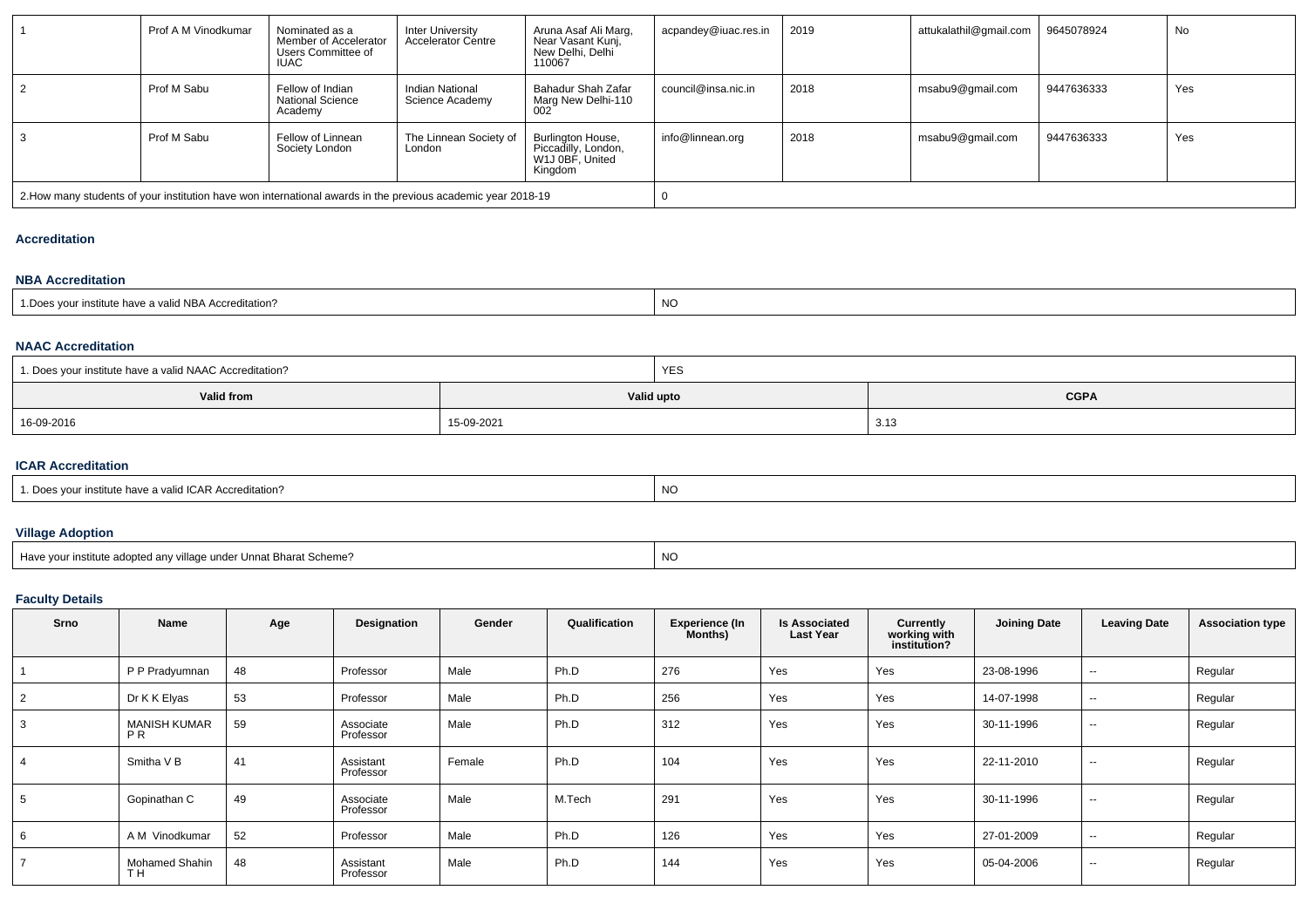| 8  | Antony Joseph                 | 57 | Professor                                           | Male   | Ph.D    | 272            | Yes | Yes | 28-11-1996 | $\overline{\phantom{a}}$ | Regular                |
|----|-------------------------------|----|-----------------------------------------------------|--------|---------|----------------|-----|-----|------------|--------------------------|------------------------|
| 9  | C D Ravikumar                 | 44 | Associate<br>Professor                              | Male   | Ph.D    | 157            | Yes | Yes | 24-05-2006 | $\overline{\phantom{a}}$ | Regular                |
| 10 | Libu K Alexander              | 42 | Assistant<br>Professor                              | Male   | Ph.D    | 100            | Yes | Yes | 28-03-2012 | $\overline{\phantom{a}}$ | Regular                |
| 11 | N K<br>Sundareswaran          | 55 | Professor                                           | Male   | Ph.D    | 348            | Yes | Yes | 24-12-2008 | $\overline{\phantom{a}}$ | Regular                |
| 12 | Mohamed<br>Musthafa M         | 52 | Professor                                           | Male   | Ph.D    | 280            | Yes | Yes | 06-03-1999 | $\overline{\phantom{a}}$ | Regular                |
| 13 | ΚK<br>Geethakumary            | 52 | Dean / Principal /<br>Director / Vice<br>Chancellor | Female | Ph.D    | 300            | Yes | Yes | 13-04-2004 | $\overline{\phantom{a}}$ | Regular                |
| 14 | K K Abdul Majeed              | 44 | Assistant<br>Professor                              | Male   | Ph.D    | 191            | Yes | Yes | 15-12-2008 | $\overline{\phantom{a}}$ | Regular                |
| 15 | P I AJITHAN                   | 39 | Assistant<br>Professor                              | Male   | Ph.D    | 23             | Yes | Yes | 12-11-2018 | $\overline{\phantom{a}}$ | Adhoc /<br>Contractual |
| 16 | Jayalakshmi<br>Thazhe Veettil | 41 | Assistant<br>Professor                              | Female | Ph.D    | 99             | Yes | Yes | 05-12-2018 | $\overline{\phantom{a}}$ | Adhoc /<br>Contractual |
| 17 | <b>BABY SHARI P</b><br>A      | 46 | Professor                                           | Female | Ph.D    | 237            | Yes | Yes | 09-11-1998 | $\overline{\phantom{a}}$ | Regular                |
| 18 | Rajani<br>Ramachandran        | 42 | Assistant<br>Professor                              | Female | Ph.D    | 126            | Yes | Yes | 13-01-2009 | $\overline{\phantom{a}}$ | Regular                |
| 19 | K MANIKANDAN                  | 53 | Professor                                           | Male   | Ph.D    | 127            | Yes | Yes | 15-01-2009 | $\overline{\phantom{a}}$ | Regular                |
| 20 | Fathima Bushra<br>Saliha K P  | 32 | Assistant<br>Professor                              | Female | Ph.D    | 19             | Yes | Yes | 04-07-2018 | $\overline{\phantom{a}}$ | Adhoc /<br>Contractual |
| 21 | Sarath P                      | 32 | Assistant<br>Professor                              | Male   | Ph.D    | 19             | Yes | Yes | 04-07-2018 | $\overline{\phantom{a}}$ | Adhoc /<br>Contractual |
| 22 | Neethulal V                   | 29 | Assistant<br>Professor                              | Female | M. Phil | 19             | Yes | Yes | 04-07-2018 | $\overline{\phantom{a}}$ | Adhoc /<br>Contractual |
| 23 | Eldhose N J                   | 28 | Assistant<br>Professor                              | Male   | M. Phil | $\overline{7}$ | Yes | Yes | 01-01-2019 | $\overline{\phantom{a}}$ | Adhoc /<br>Contractual |
| 24 | V Prathiba                    | 60 | Associate<br>Professor                              | Female | Ph.D    | 444            | Yes | Yes | 01-01-2009 | $\overline{\phantom{a}}$ | Regular                |
| 25 | Umer Thasneem                 | 48 | Assistant<br>Professor                              | Male   | Ph.D    | 276            | Yes | Yes | 03-04-2012 | $\overline{\phantom{a}}$ | Regular                |
| 26 | Janaky<br>Sreedharan          | 53 | Professor                                           | Female | Ph.D    | 288            | Yes | Yes | 21-06-2002 | $\overline{\phantom{a}}$ | Regular                |
| 27 | M V Narayanan                 | 57 | Professor                                           | Male   | Ph.D    | 396            | Yes | Yes | 04-07-1995 | $\overline{\phantom{a}}$ | Regular                |
| 28 | Reenu George                  | 38 | Assistant<br>Professor                              | Female | Ph.D    | 120            | Yes | Yes | 18-09-2009 | $\overline{\phantom{a}}$ | Regular                |
| 29 | K M Sherrif                   | 56 | Associate<br>Professor                              | Male   | Ph.D    | 384            | Yes | Yes | 01-06-2009 | $\overline{\phantom{a}}$ | Regular                |
| 30 | Sreedevi D                    | 33 | Assistant<br>Professor                              | Female | Ph.D    | 20             | Yes | Yes | 11-07-2018 | $\overline{\phantom{a}}$ | Adhoc /<br>Contractual |
| 31 | Sindhu<br>Swaminathan         | 49 | Assistant<br>Professor                              | Female | Ph.D    | 179            | Yes | Yes | 02-09-2010 | ۰.                       | Regular                |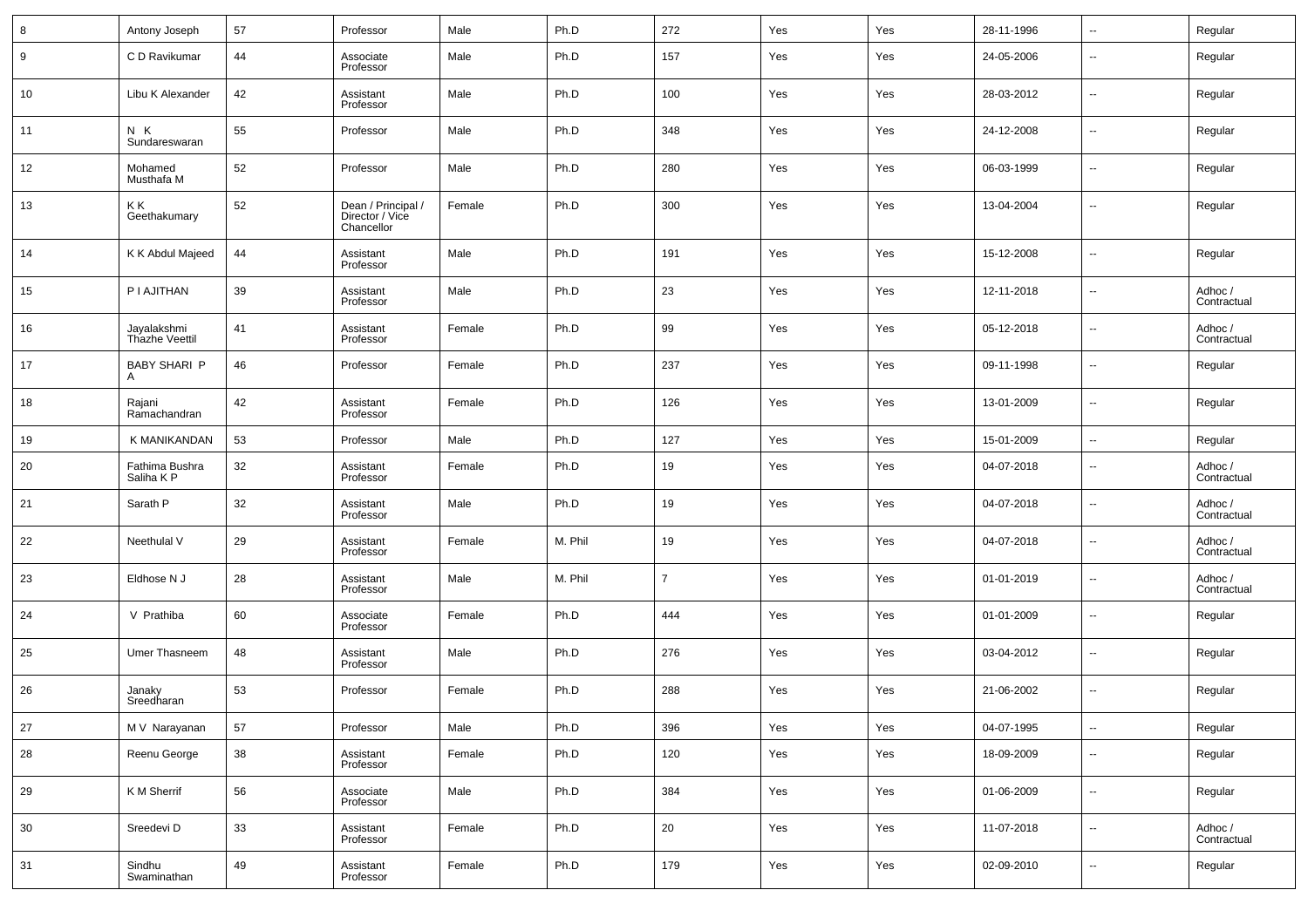| 32 | Deepa K G                                           | 39 | Assistant<br>Professor | Female | Ph.D | 104 | Yes | Yes | 03-12-2018 | н.                       | Adhoc/<br>Contractual  |
|----|-----------------------------------------------------|----|------------------------|--------|------|-----|-----|-----|------------|--------------------------|------------------------|
| 33 | Divya P                                             | 34 | Assistant<br>Professor | Female | Ph.D | 33  | Yes | Yes | 02-07-2018 | $\sim$                   | Adhoc /<br>Contractual |
| 34 | Lakshmikanth M                                      | 34 | Assistant<br>Professor | Male   | Ph.D | 8   | Yes | Yes | 03-12-2018 | $\overline{\phantom{a}}$ | Adhoc /<br>Contractual |
| 35 | Nijisha P                                           | 30 | Assistant<br>Professor | Female | Ph.D | 8   | Yes | Yes | 10-12-2018 | ⊷                        | Adhoc /<br>Contractual |
| 36 | PUSHPALATHA<br><b>EDAMANA</b>                       | 52 | Associate<br>Professor | Female | Ph.D | 185 | Yes | Yes | 04-05-2006 | $\overline{\phantom{a}}$ | Regular                |
| 37 | <b>MANOGEM</b><br>EKARNAPARAMB<br>ATH<br>MANOHARLAL | 46 | Associate<br>Professor | Female | Ph.D | 159 | Yes | Yes | 05-04-2006 | $\overline{\phantom{a}}$ | Regular                |
| 38 | YASOVARDHANA<br>N SHIBU<br>VARDHANANAN              | 49 | Associate<br>Professor | Male   | Ph.D | 168 | Yes | Yes | 12-04-2006 | --                       | Regular                |
| 39 | CHITRA KUMARI<br>CHIDAMBARAN                        | 45 | Associate<br>Professor | Female | Ph.D | 159 | Yes | Yes | 07-04-2006 | -−                       | Regular                |
| 40 | SEBASTIAN<br>CHEMPAKASSER<br>Y DEVASIA              | 45 | Associate<br>Professor | Male   | Ph.D | 190 | Yes | Yes | 05-04-2006 | -−                       | Regular                |
| 41 | <b>ZUBAIR</b><br>MEDAMMAL                           | 51 | Assistant<br>Professor | Male   | Ph.D | 82  | Yes | Yes | 05-09-2012 | $\overline{\phantom{a}}$ | Regular                |
| 42 | <b>NASSER</b><br>MANANKADIYAN                       | 56 | Professor              | Male   | Ph.D | 247 | Yes | Yes | 20-01-1999 | --                       | Regular                |
| 43 | KANNAN<br>VADAKKADATH<br><b>MEETHAL</b>             | 55 | Professor              | Male   | Ph.D | 228 | Yes | Yes | 07-04-2006 | ٠.                       | Regular                |
| 44 | R Sethunath                                         | 55 | Professor              | Male   | Ph.D | 260 | Yes | Yes | 12-01-2006 | ⊶.                       | Regular                |
| 45 | P J HERMAN                                          | 46 | Assistant<br>Professor | Male   | Ph.D | 240 | Yes | Yes | 10-09-2009 | --                       | Regular                |
| 46 | V K Subramanian                                     | 53 | Associate<br>Professor | Male   | Ph.D | 261 | Yes | Yes | 11-02-2009 | $\overline{\phantom{a}}$ | Regular                |
| 47 | Fatima Jeem M                                       | 49 | Associate<br>Professor | Female | Ph.D | 287 | Yes | Yes | 09-11-1998 | --                       | Regular                |
| 48 | Margret V G                                         | 57 | Professor              | Female | Ph.D | 383 | Yes | Yes | 13-02-2009 | н.                       | Regular                |
| 49 | Pramod<br>Kovvaprath                                | 46 | Professor              | Male   | Ph.D | 276 | Yes | Yes | 18-01-2006 | -−                       | Regular                |
| 50 | Shahla K P                                          | 30 | Assistant<br>Professor | Female | Ph.D | 14  | Yes | Yes | 08-10-2018 | ⊶.                       | Adhoc /<br>Contractual |
| 51 | Remya Joseph                                        | 32 | Assistant<br>Professor | Female | Ph.D | 31  | Yes | Yes | 08-10-2018 | н.                       | Adhoc /<br>Contractual |
| 52 | Asivani K                                           | 33 | Assistant<br>Professor | Female | Ph.D | 12  | Yes | Yes | 04-06-2018 | $\sim$                   | Adhoc /<br>Contractual |
| 53 | V Anil Kumar                                        | 55 | Associate<br>Professor | Male   | Ph.D | 283 | Yes | Yes | 27-01-2009 | н.                       | Regular                |
| 54 | Ramachandran P                                      | 60 | Professor              | Male   | Ph.D | 406 | Yes | Yes | 12-07-1985 | ⊶.                       | Regular                |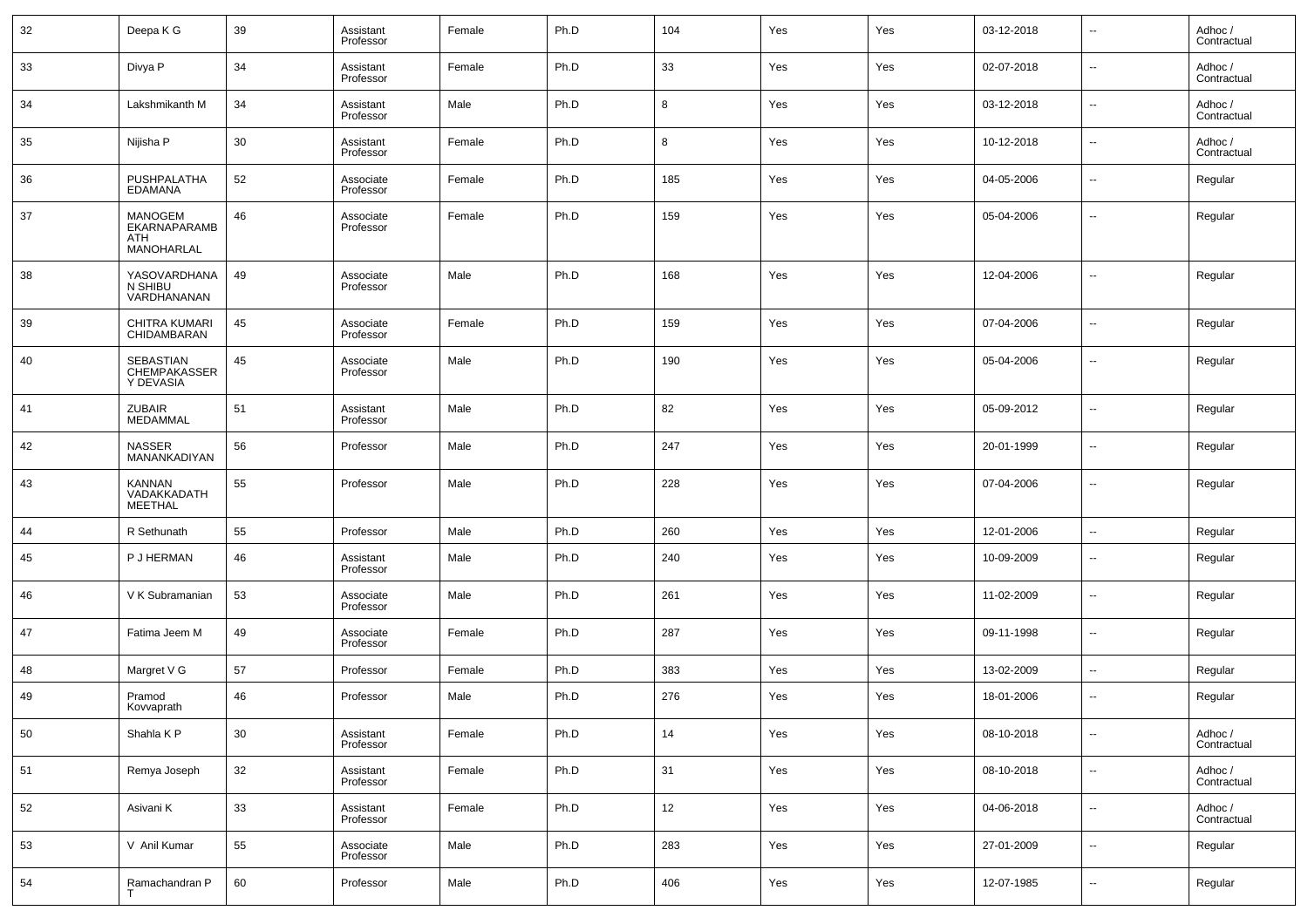| 55 | Preethi<br>Kuttipulackal  | 46 | Associate<br>Professor                              | Female | Ph.D       | 249            | Yes | Yes | 12-10-1998 | $\overline{\phantom{a}}$ | Regular                |
|----|---------------------------|----|-----------------------------------------------------|--------|------------|----------------|-----|-----|------------|--------------------------|------------------------|
| 56 | Raji Pilakkat             | 57 | Professor                                           | Female | Ph.D       | 382            | Yes | Yes | 14-03-1990 | $\sim$                   | Regular                |
| 57 | Sini P                    | 39 | Assistant<br>Professor                              | Female | Ph.D       | 103            | Yes | Yes | 10-09-2010 | $\overline{\phantom{a}}$ | Regular                |
| 58 | Moly Kuruvilla            | 57 | Professor                                           | Female | Ph.D       | 166            | Yes | Yes | 01-10-2005 | $\sim$                   | Regular                |
| 59 | Mini Sukumar              | 54 | Assistant<br>Professor                              | Female | <b>NET</b> | 165            | Yes | Yes | 01-10-2005 | $\overline{\phantom{a}}$ | Regular                |
| 60 | Layana Aanand             | 35 | Assistant<br>Professor                              | Female | <b>NET</b> | 84             | Yes | Yes | 08-06-2012 | $\overline{\phantom{a}}$ | Regular                |
| 61 | Dayana                    | 36 | Assistant<br>Professor                              | Female | Ph.D       | 12             | Yes | Yes | 13-08-2018 | $\overline{\phantom{a}}$ | Adhoc /<br>Contractual |
| 62 | Hameeda C K               | 37 | Assistant<br>Professor                              | Female | M. Phil    | $\overline{2}$ | Yes | Yes | 28-06-2019 | $\overline{\phantom{a}}$ | Adhoc /<br>Contractual |
| 63 | Nisha P                   | 35 | Assistant<br>Professor                              | Female | Ph.D       | 23             | Yes | Yes | 29-06-2017 | $\overline{\phantom{a}}$ | Adhoc /<br>Contractual |
| 64 | Sunil Kumar S             | 44 | Dean / Principal /<br>Director / Vice<br>Chancellor | Male   | Ph.D       | 252            | Yes | Yes | 31-08-2010 | $\overline{\phantom{a}}$ | Regular                |
| 65 | Vinod VN                  | 46 | Assistant<br>Professor                              | Male   | M.A        | 177            | Yes | Yes | 20-11-2004 | $\overline{\phantom{a}}$ | Regular                |
| 66 | Shibu S Kottaram          | 50 | Assistant<br>Professor                              | Male   | Ph.D       | 297            | Yes | Yes | 20-11-2004 | $\overline{\phantom{a}}$ | Regular                |
| 67 | Sreejith R                | 41 | Assistant<br>Professor                              | Male   | M. Phil    | 252            | Yes | Yes | 31-08-2010 | $\overline{\phantom{a}}$ | Regular                |
| 68 | Najumul Shahi A           | 48 | Assistant<br>Professor                              | Female | M. Phil    | 177            | Yes | Yes | 19-11-2004 | $\overline{\phantom{a}}$ | Regular                |
| 69 | Manikandan K              | 45 | Other                                               | Male   | Ph.D       | 209            | Yes | Yes | 02-06-2002 | $\overline{\phantom{a}}$ | Adhoc /<br>Contractual |
| 70 | Ritu Mohan                | 28 | Assistant<br>Professor                              | Female | M. Phil    | 54             | Yes | Yes | 09-07-2018 | $\overline{\phantom{a}}$ | Adhoc /<br>Contractual |
| 71 | Surabhi M S               | 35 | Assistant<br>Professor                              | Female | Ph.D       | 36             | Yes | Yes | 04-06-2018 | $\overline{\phantom{a}}$ | Adhoc /<br>Contractual |
| 72 | Jebin J B                 | 38 | Assistant<br>Professor                              | Male   | M. Phil    | 24             | Yes | Yes | 09-07-2018 | $\overline{\phantom{a}}$ | Adhoc /<br>Contractual |
| 73 | Atheetha Unni             | 29 | Assistant<br>Professor                              | Female | M.A        | 72             | Yes | Yes | 01-06-2018 | $\overline{\phantom{a}}$ | Adhoc /<br>Contractual |
| 74 | Jayalakshmi<br>Nandakumar | 42 | Assistant<br>Professor                              | Female | Ph.D       | 96             | Yes | Yes | 01-06-2018 | $\overline{\phantom{a}}$ | Adhoc /<br>Contractual |
| 75 | P B Nandakumar            | 50 | Assistant<br>Professor                              | Male   | M.A        | 204            | Yes | Yes | 01-06-2018 | $\sim$                   | Adhoc /<br>Contractual |
| 76 | V V HARIDAS               | 46 | Associate<br>Professor                              | Male   | Ph.D       | 172            | Yes | Yes | 03-12-2009 | $\overline{\phantom{a}}$ | Regular                |
| 77 | T M VIJAYAN               | 59 | Professor                                           | Male   | Ph.D       | 408            | Yes | Yes | 28-09-1998 | $\sim$                   | Regular                |
| 78 | A MUHAMMED<br>MAHEEN      | 54 | Professor                                           | Male   | Ph.D       | 372            | Yes | Yes | 03-06-2009 | $\overline{\phantom{a}}$ | Regular                |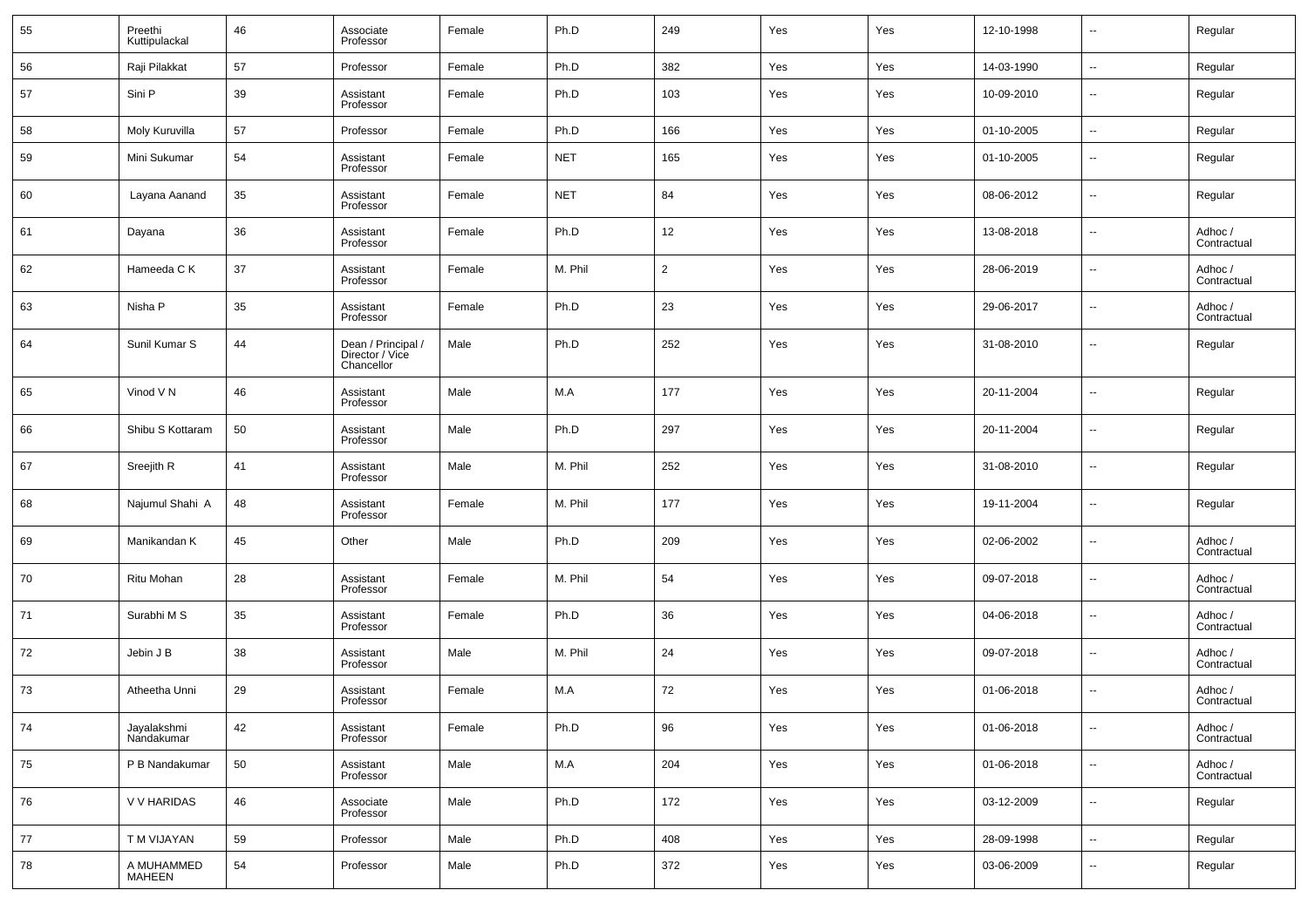| 79  | R VINEETH                        | 32 | Assistant<br>Professor | Male   | Ph.D    | 88  | Yes | Yes | 24-03-2012 | $\overline{\phantom{a}}$ | Regular                |
|-----|----------------------------------|----|------------------------|--------|---------|-----|-----|-----|------------|--------------------------|------------------------|
| 80  | M P MUJEEBU<br>REHIMAN           | 46 | Associate<br>Professor | Male   | Ph.D    | 180 | Yes | Yes | 03-12-2009 | $\overline{\phantom{a}}$ | Regular                |
| 81  | P SIVADASAN                      | 48 | Professor              | Male   | Ph.D    | 288 | Yes | Yes | 03-06-2009 | $\ddotsc$                | Regular                |
| 82  | K S MADHAVAN                     | 51 | Associate<br>Professor | Male   | Ph.D    | 182 | Yes | Yes | 12-04-2004 | $\overline{\phantom{a}}$ | Regular                |
| 83  | MYTHRI PU                        | 33 | Assistant<br>Professor | Female | Ph.D    | 28  | Yes | Yes | 16-07-2018 | $\overline{\phantom{a}}$ | Adhoc /<br>Contractual |
| 84  | <b>ABEY THOMAS</b>               | 32 | Assistant<br>Professor | Male   | Ph.D    | 14  | Yes | Yes | 08-10-2018 | $\overline{\phantom{a}}$ | Adhoc /<br>Contractual |
| 85  | <b>Emmanuel Simon</b>            | 39 | Assistant<br>Professor | Male   | M.Sc.   | 120 | Yes | Yes | 16-09-2009 | $\overline{\phantom{a}}$ | Regular                |
| 86  | Denoj Sebastian                  | 43 | Assistant<br>Professor | Male   | Ph.D    | 190 | Yes | Yes | 18-12-2008 | $\overline{\phantom{a}}$ | Regular                |
| 87  | Radhakrishna G<br>Pillai         | 56 | Assistant<br>Professor | Male   | Ph.D    | 296 | Yes | Yes | 09-03-1995 | $\overline{\phantom{a}}$ | Regular                |
| 88  | E Sreekumaran                    | 49 | Associate<br>Professor | Male   | Ph.D    | 180 | Yes | Yes | 27-09-2004 | $\overline{\phantom{a}}$ | Regular                |
| 89  | Gayathri Devi D                  | 40 | Assistant<br>Professor | Female | Ph.D    | 88  | Yes | Yes | 28-03-2012 | $\overline{\phantom{a}}$ | Regular                |
| 90  | <b>B S Harikumaran</b><br>Thampi | 53 | Associate<br>Professor | Male   | Ph.D    | 290 | Yes | Yes | 03-09-2010 | $\overline{\phantom{a}}$ | Regular                |
| 91  | T V Madhu                        | 52 | Associate<br>Professor | Male   | Ph.D    | 250 | Yes | Yes | 25-02-2009 | $\overline{\phantom{a}}$ | Regular                |
| 92  | Prasanna K V                     | 37 | Assistant<br>Professor | Female | Ph.D    | 42  | Yes | Yes | 04-07-2018 | $\overline{\phantom{a}}$ | Adhoc /<br>Contractual |
| 93  | Sajnesh E V                      | 38 | Assistant<br>Professor | Male   | Ph.D    | 12  | Yes | Yes | 19-07-2018 | $\overline{\phantom{a}}$ | Adhoc /<br>Contractual |
| 94  | Deepa P                          | 37 | Assistant<br>Professor | Female | Ph.D    | 42  | Yes | Yes | 09-07-2018 | $\overline{\phantom{a}}$ | Adhoc /<br>Contractual |
| 95  | Savithri A                       | 37 | Assistant<br>Professor | Female | Ph.D    | 96  | Yes | Yes | 25-06-2018 | $\overline{\phantom{a}}$ | Adhoc /<br>Contractual |
| 96  | SEBASTAIN N                      | 43 | Associate<br>Professor | Male   | Ph.D    | 210 | Yes | Yes | 09-11-2018 | $\overline{\phantom{a}}$ | Regular                |
| 97  | REENA JOSEPH                     | 35 | Assistant<br>Professor | Female | M. Phil | 14  | Yes | Yes | 03-01-2019 | $\overline{\phantom{a}}$ | Adhoc /<br>Contractual |
| 98  | RENOJ N K                        | 29 | Assistant<br>Professor | Male   | M. Phil | 17  | No  | Yes | 02-01-2019 | ۰.                       | Adhoc /<br>Contractual |
| 99  | SREEJESH N P                     | 36 | Assistant<br>Professor | Male   | Ph.D    | 33  | No  | Yes | 04-07-2018 | $\overline{\phantom{a}}$ | Adhoc /<br>Contractual |
| 100 | Zabeena Hameed                   | 45 | Assistant<br>Professor | Female | Ph.D    | 240 | Yes | Yes | 18-06-2009 | ۰.                       | Regular                |
| 101 | K V<br>Ramachandran              | 58 | Professor              | Male   | Ph.D    | 336 | Yes | Yes | 08-06-2011 | ۰.                       | Regular                |
| 102 | Shyjan D                         | 41 | Assistant<br>Professor | Male   | Ph.D    | 168 | Yes | Yes | 10-06-2009 | $\overline{\phantom{a}}$ | Regular                |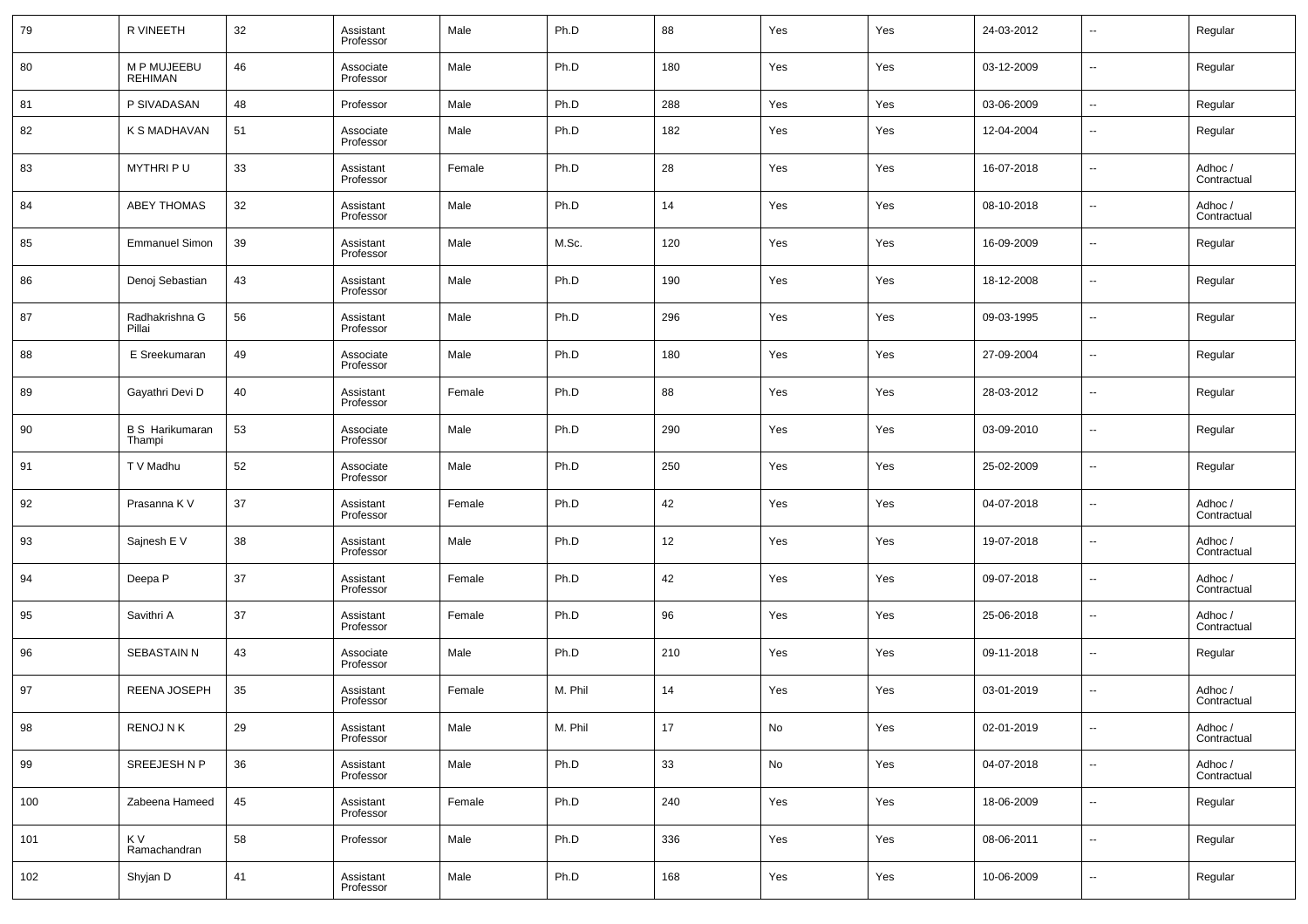| 103 | Deepa VD                   | 30 | Assistant<br>Professor                              | Female | Ph.D       | 12     | No  | Yes | 08-08-2018 | $\overline{\phantom{a}}$ | Adhoc /<br>Contractual |
|-----|----------------------------|----|-----------------------------------------------------|--------|------------|--------|-----|-----|------------|--------------------------|------------------------|
| 104 | K P Rejula Helan           | 37 | Assistant<br>Professor                              | Female | Ph.D       | 12     | No  | Yes | 10-07-2018 | $\overline{\phantom{a}}$ | Adhoc /<br>Contractual |
| 105 | Prinsha K P                | 29 | Assistant<br>Professor                              | Female | <b>NET</b> | 8      | No  | Yes | 10-12-2018 | $\overline{\phantom{a}}$ | Adhoc /<br>Contractual |
| 106 | K X Joseph                 | 61 | Assistant<br>Professor                              | Male   | Ph.D       | 38     | Yes | Yes | 12-11-2018 | $\overline{\phantom{a}}$ | Adhoc /<br>Contractual |
| 107 | P Raveendran               | 52 | Dean / Principal /<br>Director / Vice<br>Chancellor | Male   | Ph.D       | 168    | Yes | Yes | 30-12-2005 | $\overline{\phantom{a}}$ | Regular                |
| 108 | N K Renuka                 | 46 | Associate<br>Professor                              | Female | Ph.D       | 187    | Yes | Yes | 19-05-2004 | $\overline{\phantom{a}}$ | Regular                |
| 109 | K Muraleedharan            | 57 | Professor                                           | Male   | Ph.D       | 228    | Yes | Yes | 29-09-2005 | $\overline{\phantom{a}}$ | Regular                |
| 110 | Pradeepan Periyat          | 38 | Assistant<br>Professor                              | Male   | Ph.D       | 88     | Yes | Yes | 10-04-2017 | $\overline{\phantom{a}}$ | Regular                |
| 111 | M T Ramesan                | 50 | Associate<br>Professor                              | Male   | Ph.D       | 166    | Yes | Yes | 01-10-2005 | $\overline{\phantom{a}}$ | Regular                |
| 112 | Abraham Josesph            | 51 | Professor                                           | Male   | Ph.D       | 324    | Yes | Yes | 30-09-2005 | $\overline{\phantom{a}}$ | Regular                |
| 113 | Yahya A I                  | 50 | Associate<br>Professor                              | Male   | Ph.D       | 240    | Yes | Yes | 29-05-2005 | $\overline{\phantom{a}}$ | Regular                |
| 114 | A R Suresh Babu            | 40 | Associate<br>Professor                              | Male   | Ph.D       | 42     | Yes | Yes | 25-06-2018 | $\overline{\phantom{a}}$ | Regular                |
| 115 | K JAYAKUMAR                | 54 | Professor                                           | Male   | Ph.D       | 289    | Yes | Yes | 19-09-1996 | $\overline{\phantom{a}}$ | Regular                |
| 116 | Manoharan M                | 56 | Professor                                           | Male   | Ph.D       | 355    | No  | Yes | 25-04-1990 | $\overline{\phantom{a}}$ | Regular                |
| 117 | C CHANDRAN                 | 57 | Professor                                           | Male   | Ph.D       | 412    | Yes | Yes | 14-03-1991 | $\overline{\phantom{a}}$ | Regular                |
| 118 | Jeena M P                  | 29 | Assistant<br>Professor                              | Female | M. Phil    | 9      | Yes | Yes | 07-06-2018 | $\overline{\phantom{a}}$ | Adhoc /<br>Contractual |
| 119 | <b>ADARSH P</b>            | 35 | Assistant<br>Professor                              | Male   | Ph.D       | 76     | Yes | Yes | 04-06-2018 | $\overline{\phantom{a}}$ | Adhoc /<br>Contractual |
| 120 | <b>B</b> Johnson           | 57 | Professor                                           | Male   | Ph.D       | 406    | Yes | Yes | 10-09-2009 | $\overline{\phantom{a}}$ | Regular                |
| 121 | M A Joseph                 | 58 | Professor                                           | Male   | Ph.D       | 288    | Yes | Yes | 18-01-1995 | $\overline{\phantom{a}}$ | Regular                |
| 122 | E K Satheesh               | 50 | Dean / Principal /<br>Director / Vice<br>Chancellor | Male   | Ph.D       | 291    | Yes | Yes | 28-03-2008 | $\overline{\phantom{a}}$ | Regular                |
| 123 | B Vijayachandran<br>Pillai | 59 | Professor                                           | Male   | Ph.D       | 417    | Yes | Yes | 17-05-2005 | $\overline{\phantom{a}}$ | Regular                |
| 124 | Preethi T M                | 32 | Assistant<br>Professor                              | Female | Ph.D       | 24     | Yes | Yes | 09-07-2018 | $\overline{\phantom{a}}$ | Adhoc /<br>Contractual |
| 125 | SREEJA R                   | 41 | Assistant<br>Professor                              | Female | Ph.D       | 80     | Yes | Yes | 01-01-2019 | $\overline{\phantom{a}}$ | Adhoc /<br>Contractual |
| 126 | SHAHIN K S                 | 27 | Assistant<br>Professor                              | Male   | M.Sc.      | 34     | Yes | Yes | 01-01-2019 | $\overline{\phantom{a}}$ | Adhoc /<br>Contractual |
| 127 | Ancy Bay P C               | 37 | Assistant<br>Professor                              | Female | Ph.D       | $24\,$ | Yes | Yes | 07-01-2019 | $\overline{\phantom{a}}$ | Adhoc /<br>Contractual |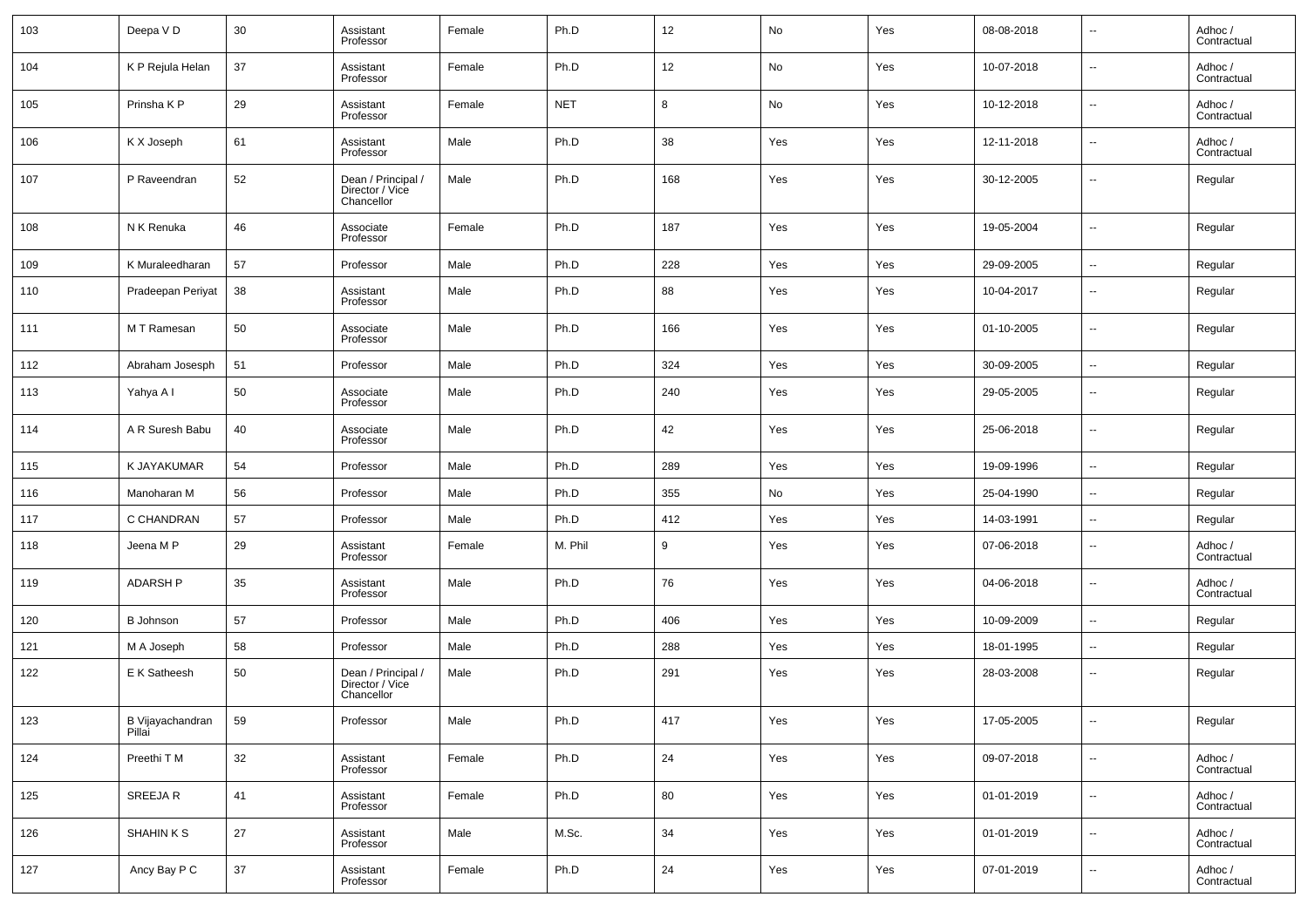| 128 | Jimly P               | 37 | Assistant<br>Professor                              | Female | Ph.D       | 13  | Yes | Yes | 07-01-2019 | $\overline{\phantom{a}}$ | Adhoc /<br>Contractual |
|-----|-----------------------|----|-----------------------------------------------------|--------|------------|-----|-----|-----|------------|--------------------------|------------------------|
| 129 | Sreekala M            | 39 | Assistant<br>Professor                              | Female | Ph.D       | 108 | Yes | Yes | 02-08-2018 | --                       | Adhoc /<br>Contractual |
| 130 | Sameer Babu<br>Kavad  | 43 | Assistant<br>Professor                              | Male   | M. Phil    | 80  | Yes | Yes | 07-01-2019 | $\overline{\phantom{a}}$ | Adhoc /<br>Contractual |
| 131 | Mercy Thekkekara      | 61 | Other                                               | Female | Ph.D       | 372 | Yes | Yes | 23-11-2018 | $\overline{\phantom{a}}$ | Adhoc /<br>Contractual |
| 132 | Najla Pazhayakath     | 30 | Assistant<br>Professor                              | Female | <b>LLM</b> | 22  | Yes | Yes | 01-08-2018 | $\overline{\phantom{a}}$ | Adhoc /<br>Contractual |
| 133 | Sruthi Bahuleyan      | 28 | Assistant<br>Professor                              | Female | <b>LLM</b> | 16  | Yes | Yes | 03-12-2018 | $\overline{\phantom{a}}$ | Adhoc /<br>Contractual |
| 134 | Rathy M C             | 39 | Assistant<br>Professor                              | Female | Ph.D       | 20  | Yes | Yes | 30-11-2018 | $\overline{\phantom{a}}$ | Adhoc /<br>Contractual |
| 135 | T R SHANTHI           | 44 | Assistant<br>Professor                              | Female | Ph.D       | 122 | Yes | Yes | 02-07-2018 | $\overline{\phantom{a}}$ | Adhoc /<br>Contractual |
| 136 | SHAMILI V K           | 33 | Assistant<br>Professor                              | Female | M. Phil    | 74  | Yes | Yes | 07-01-2019 | $\overline{\phantom{a}}$ | Adhoc /<br>Contractual |
| 137 | N P Hafiz<br>Mohamad  | 64 | Other                                               | Male   | Ph.D       | 384 | Yes | Yes | 02-07-2018 | --                       | Adhoc /<br>Contractual |
| 138 | Vasudevan T M         | 49 | Professor                                           | Male   | Ph.D       | 290 | Yes | Yes | 06-04-1995 | $\overline{\phantom{a}}$ | Regular                |
| 139 | Mohammed<br>Haneefa   | 46 | Associate<br>Professor                              | Male   | Ph.D       | 158 | Yes | Yes | 09-02-2009 | $\overline{\phantom{a}}$ | Regular                |
| 140 | Sajna K P             | 30 | Assistant<br>Professor                              | Female | Ph.D       | 10  | Yes | Yes | 16-07-2018 | $\overline{\phantom{a}}$ | Adhoc /<br>Contractual |
| 141 | Abdul Majeed E        | 45 | Assistant<br>Professor                              | Male   | Ph.D       | 144 | Yes | Yes | 17-08-2012 | $\overline{\phantom{a}}$ | Regular                |
| 142 | C K Jisha             | 38 | Assistant<br>Professor                              | Female | Ph.D       | 96  | Yes | Yes | 25-07-2016 | $\overline{\phantom{a}}$ | Regular                |
| 143 | Arshad V              | 33 | Assistant<br>Professor                              | Male   | Ph.D       | 22  | Yes | Yes | 07-08-2018 | $\overline{\phantom{a}}$ | Adhoc /<br>Contractual |
| 144 | Sakeer Hussain V<br>P | 44 | Dean / Principal /<br>Director / Vice<br>Chancellor | Male   | Ph.D       | 240 | Yes | Yes | 01-09-2012 | $\overline{\phantom{a}}$ | Regular                |
| 145 | Manoj K P             | 51 | Assistant<br>Professor                              | Male   | Ph.D       | 216 | Yes | Yes | 11-08-2000 | $\sim$                   | Regular                |
| 146 | Ummer<br>Tharammel    | 58 | Professor                                           | Male   | Ph.D       | 355 | Yes | Yes | 21-02-2009 | $\sim$                   | Regular                |
| 147 | L Thomaskutty         | 54 | Professor                                           | Male   | Ph.D       | 250 | Yes | Yes | 26-09-1998 | ۰.                       | Regular                |
| 148 | P Somanadhan          | 54 | Associate<br>Professor                              | Male   | Ph.D       | 225 | Yes | Yes | 11-02-1999 | $\overline{\phantom{a}}$ | Regular                |
| 149 | M B Manoj             | 47 | Assistant<br>Professor                              | Male   | Ph.D       | 88  | Yes | Yes | 27-02-2012 | ۰.                       | Regular                |
| 150 | R V M Divakaran       | 48 | Associate<br>Professor                              | Male   | Ph.D       | 163 | Yes | Yes | 04-01-2006 | $\overline{\phantom{a}}$ | Regular                |
| 151 | Arun Mohan P          | 32 | Assistant<br>Professor                              | Male   | Ph.D       | 20  | Yes | Yes | 07-08-2018 | $\overline{\phantom{a}}$ | Adhoc /<br>Contractual |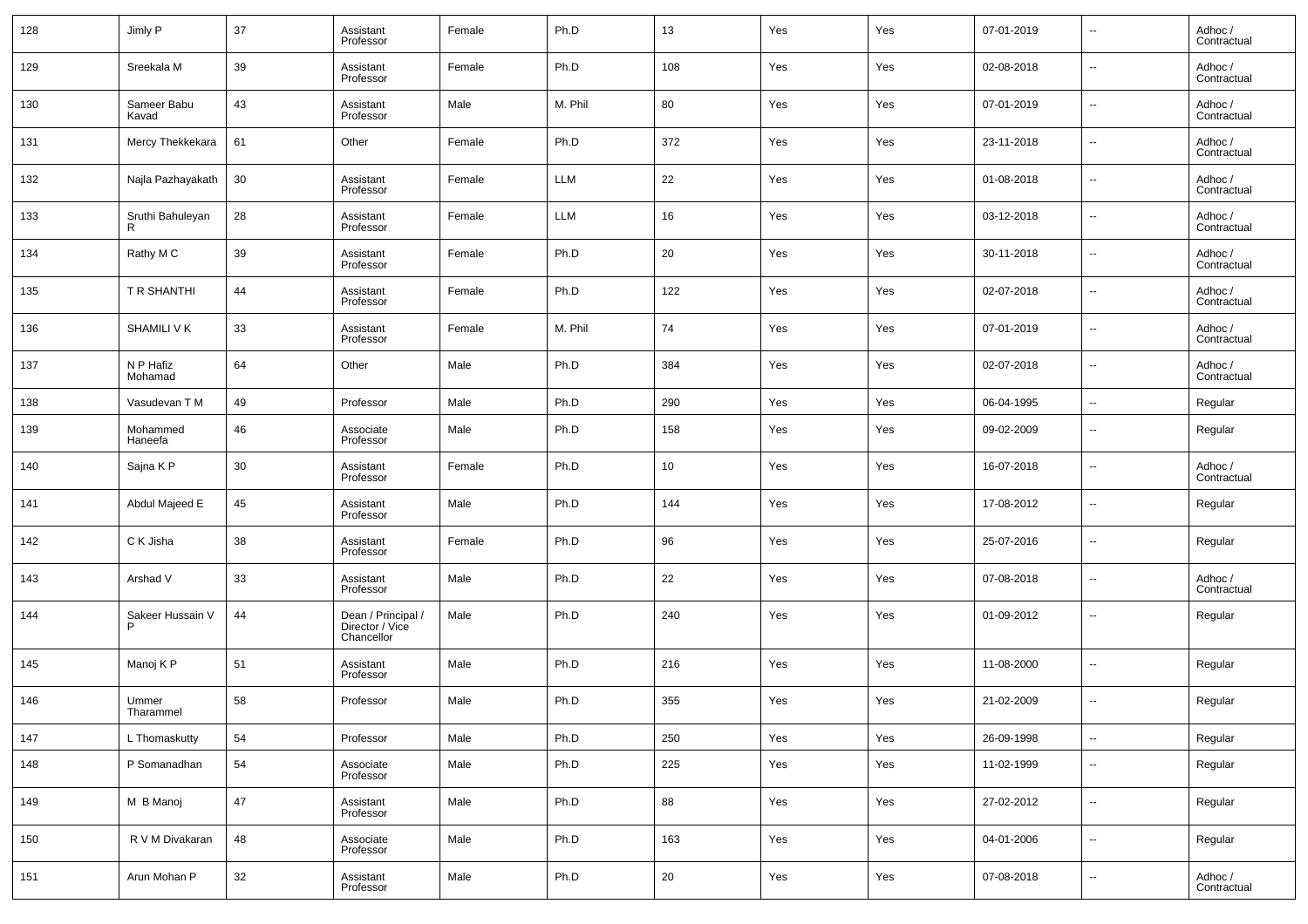| 152 | Manju M P                     | 32 | Assistant<br>Professor | Female | Ph.D       | 30  | Yes | Yes | 12-07-2018 | $\sim$                   | Adhoc /<br>Contractual |
|-----|-------------------------------|----|------------------------|--------|------------|-----|-----|-----|------------|--------------------------|------------------------|
| 153 | Vijith M C                    | 27 | Assistant<br>Professor | Male   | M. Phil    | 22  | Yes | Yes | 10-08-2018 | $\overline{\phantom{a}}$ | Adhoc /<br>Contractual |
| 154 | Siji N                        | 31 | Assistant<br>Professor | Female | Ph.D       | 9   | Yes | Yes | 08-08-2018 | $\sim$                   | Adhoc /<br>Contractual |
| 155 | Hameed A                      | 47 | Assistant<br>Professor | Male   | Ph.D       | 120 | Yes | Yes | 19-11-2010 | $\overline{\phantom{a}}$ | Regular                |
| 156 | Bindhu CM                     | 49 | Professor              | Female | Ph.D       | 276 | Yes | Yes | 01-11-2017 | $\overline{\phantom{a}}$ | Regular                |
| 157 | Abdul Gafoor K                | 49 | Professor              | Male   | Ph.D       | 276 | Yes | Yes | 05-06-2006 | $\sim$                   | Regular                |
| 158 | Baiju K Nath                  | 53 | Assistant<br>Professor | Male   | Ph.D       | 180 | Yes | Yes | 11-02-2009 | $\overline{\phantom{a}}$ | Regular                |
| 159 | P K Aruna                     | 59 | Professor              | Female | Ph.D       | 288 | Yes | Yes | 11-03-1995 | $\sim$                   | Regular                |
| 160 | Vasumathi T                   | 51 | Assistant<br>Professor | Female | Ph.D       | 132 | Yes | Yes | 13-03-2009 | $\sim$                   | Regular                |
| 161 | C Naseema                     | 54 | Professor              | Female | Ph.D       | 312 | Yes | Yes | 01-03-1995 | $\overline{\phantom{a}}$ | Regular                |
| 162 | K P Meera                     | 56 | Professor              | Female | Ph.D       | 300 | Yes | Yes | 20-04-2006 | $\overline{\phantom{a}}$ | Regular                |
| 163 | Jibin V K                     | 35 | Assistant<br>Professor | Male   | Ph.D       | 24  | Yes | Yes | 02-07-2018 | $\overline{\phantom{a}}$ | Adhoc /<br>Contractual |
| 164 | Pradeep A K                   | 55 | Assistant<br>Professor | Male   | Ph.D       | 84  | Yes | Yes | 05-09-2012 | $\sim$                   | Regular                |
| 165 | Harilal C C                   | 48 | Associate<br>Professor | Male   | Ph.D       | 204 | Yes | Yes | 18-03-2009 | --                       | Regular                |
| 166 | Shamina M                     | 42 | Assistant<br>Professor | Female | Ph.D       | 108 | Yes | Yes | 24-03-2012 | ц,                       | Regular                |
| 167 | Sunojkumar P                  | 49 | Assistant<br>Professor | Male   | Ph.D       | 144 | Yes | Yes | 07-03-2009 | $\sim$                   | Regular                |
| 168 | Santhosh Nampy                | 53 | Professor              | Male   | Ph.D       | 348 | Yes | Yes | 24-09-2012 | $\overline{\phantom{a}}$ | Regular                |
| 169 | John E Thoppil                | 54 | Professor              | Male   | Ph.D       | 300 | Yes | Yes | 09-03-1995 | $\overline{\phantom{a}}$ | Regular                |
| 170 | Jose T Puthur                 | 47 | Reader                 | Male   | Ph.D       | 204 | Yes | Yes | 11-03-2009 | --                       | Regular                |
| 171 | Manimohan P                   | 59 | Professor              | Male   | Ph.D       | 360 | Yes | Yes | 05-06-1990 | --                       | Regular                |
| 172 | Radhakrishnan V<br>$\vee$     | 55 | Associate<br>Professor | Male   | Ph.D       | 384 | Yes | Yes | 01-03-2011 | $\sim$                   | Regular                |
| 173 | Yusuf A                       | 50 | Assistant<br>Professor | Male   | Ph.D       | 184 | Yes | Yes | 04-03-2009 | $\sim$                   | Regular                |
| 174 | LAJISH V L                    | 44 | Assistant<br>Professor | Male   | Ph.D       | 199 | Yes | Yes | 17-01-2011 | $\overline{\phantom{a}}$ | Regular                |
| 175 | K A MANJULA                   | 45 | Assistant<br>Professor | Female | <b>NET</b> | 211 | Yes | Yes | 02-04-2011 | $\ddotsc$                | Regular                |
| 176 | Nelliyullathil<br>Muhammadali | 49 | Assistant<br>Professor | Male   | Ph.D       | 348 | Yes | Yes | 05-01-2005 | $\ddotsc$                | Regular                |
| 177 | Nuaiman K A                   | 26 | Assistant<br>Professor | Male   | Ph.D       | 48  | Yes | Yes | 07-01-2018 | $\sim$                   | Adhoc /<br>Contractual |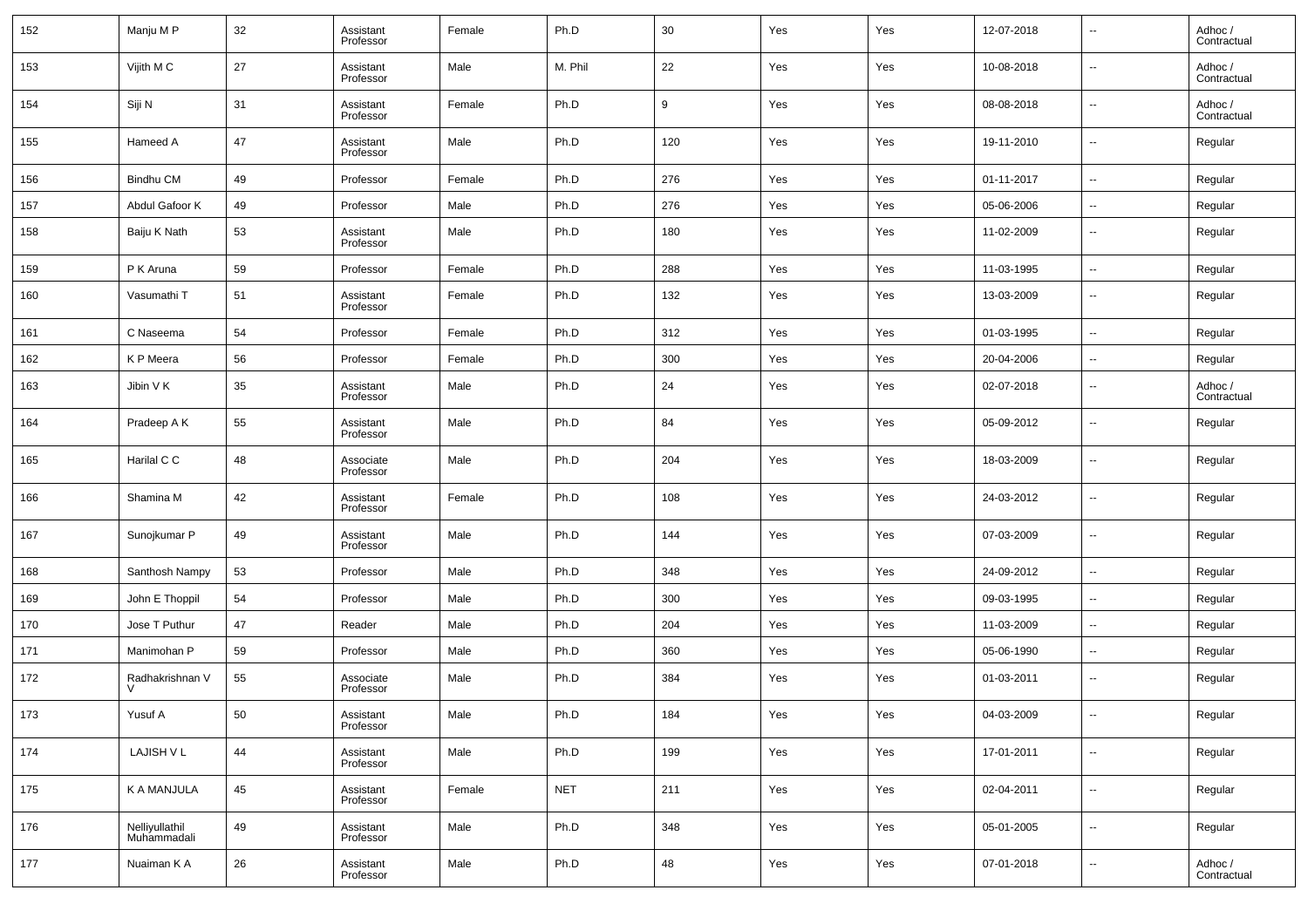| 178 | Mujeebu Rahman<br>Vazhakkunnan | 37 | Assistant<br>Professor | Male   | M. Phil    | 50  | Yes | Yes | 07-01-2018 | $\overline{\phantom{a}}$ | Adhoc /<br>Contractual |
|-----|--------------------------------|----|------------------------|--------|------------|-----|-----|-----|------------|--------------------------|------------------------|
| 179 | <b>Ubaid VPC</b>               | 35 | Assistant<br>Professor | Male   | Ph.D       | 46  | Yes | Yes | 07-01-2018 | $\overline{\phantom{a}}$ | Adhoc /<br>Contractual |
| 180 | Chitra                         | 31 | Assistant<br>Professor | Female | M. Phil    | 28  | Yes | Yes | 12-11-2018 | $\overline{\phantom{a}}$ | Adhoc /<br>Contractual |
| 181 | Ahammadu<br>Zirajuddeen        | 32 | Assistant<br>Professor | Male   | Ph.D       | 12  | Yes | Yes | 07-08-2018 | $\overline{\phantom{a}}$ | Adhoc /<br>Contractual |
| 182 | Shabeesh P                     | 26 | Assistant<br>Professor | Male   | M.A        | 12  | Yes | Yes | 07-08-2018 | $\overline{\phantom{a}}$ | Adhoc /<br>Contractual |
| 183 | Sumesh K V                     | 31 | Assistant<br>Professor | Male   | M. Phil    | 12  | Yes | Yes | 07-08-2018 | $\overline{\phantom{a}}$ | Adhoc /<br>Contractual |
| 184 | Sanil Kumar M S                | 32 | Assistant<br>Professor | Male   | M. Phil    | 44  | Yes | Yes | 07-01-2018 | $\overline{\phantom{a}}$ | Adhoc /<br>Contractual |
| 185 | Lizy                           | 32 | Assistant<br>Professor | Female | M.A        | 40  | Yes | Yes | 07-01-2018 | $\overline{\phantom{a}}$ | Adhoc /<br>Contractual |
| 186 | K Kesavadas                    | 69 | Assistant<br>Professor | Male   | Ph.D       | 180 | Yes | Yes | 01-11-2017 | $\overline{\phantom{a}}$ | Adhoc /<br>Contractual |
| 187 | ABOOBACKER<br>SIDHEEQ A K      | 31 | Assistant<br>Professor | Male   | <b>NET</b> | 48  | Yes | Yes | 01-11-2017 | $\overline{\phantom{a}}$ | Adhoc /<br>Contractual |
| 188 | MUHAMMED<br>SHAFEEQ M          | 29 | Assistant<br>Professor | Male   | <b>NET</b> | 48  | Yes | Yes | 01-11-2017 | $\overline{\phantom{a}}$ | Adhoc /<br>Contractual |
| 189 | AJMAL KHAN B                   | 32 | Assistant<br>Professor | Male   | <b>NET</b> | 48  | Yes | Yes | 01-11-2017 | $\overline{\phantom{a}}$ | Adhoc /<br>Contractual |
| 190 | <b>MOHAN P</b>                 | 60 | Professor              | Male   | Ph.D       | 432 | Yes | Yes | 14-01-1991 | $\sim$                   | Regular                |
| 191 | MUNNAS P T                     | 31 | Assistant<br>Professor | Male   | M. Phil    | 48  | Yes | Yes | 01-11-2017 | $\overline{\phantom{a}}$ | Adhoc /<br>Contractual |
| 192 | PRATHEESH P P                  | 30 | Assistant<br>Professor | Male   | <b>NET</b> | 20  | Yes | Yes | 07-01-2018 | $\overline{\phantom{a}}$ | Adhoc /<br>Contractual |
| 193 | ANJANA<br><b>KRISHNAK</b>      | 28 | Assistant<br>Professor | Female | <b>NET</b> | 24  | Yes | Yes | 07-01-2018 | $\overline{\phantom{a}}$ | Adhoc /<br>Contractual |
| 194 | K T Aboobacker<br>Sidheeque    | 60 | Reader                 | Male   | Ph.D       | 444 | Yes | Yes | 05-06-1989 | $\overline{\phantom{a}}$ | Regular                |
| 195 | K P Hussain                    | 57 | Assistant<br>Professor | Male   | Ph.D       | 360 | Yes | Yes | 01-11-2017 | $\overline{\phantom{a}}$ | Adhoc /<br>Contractual |
| 196 | Pramod K G                     | 35 | Assistant<br>Professor | Male   | <b>NET</b> | 48  | Yes | Yes | 01-11-2017 | $\overline{\phantom{a}}$ | Adhoc /<br>Contractual |
| 197 | RAMANI<br><b>NERAVATH</b>      | 60 | Professor              | Female | Ph.D       | 414 | Yes | Yes | 22-05-1986 | ۰.                       | Regular                |
| 198 | P Usha                         | 60 | Professor              | Female | Ph.D       | 300 | Yes | Yes | 10-03-1995 | $\overline{\phantom{a}}$ | Regular                |
| 199 | V M Abdul Mujeeb               | 60 | Professor              | Male   | Ph.D       | 468 | Yes | Yes | 05-11-1981 | $\overline{\phantom{a}}$ | Regular                |
| 200 | Sabu M                         | 60 | Professor              | Male   | Ph.D       | 348 | Yes | Yes | 16-12-1998 | $\overline{\phantom{a}}$ | Regular                |
| 201 | NISHA D                        | 43 | Assistant<br>Professor | Female | Ph.D       | 25  | Yes | Yes | 09-07-2018 | $\overline{\phantom{a}}$ | Adhoc /<br>Contractual |
| 202 | SMITHA P<br><b>KUMAR</b>       | 39 | Assistant<br>Professor | Female | Ph.D       | 54  | Yes | Yes | 16-07-2018 | $\overline{\phantom{a}}$ | Adhoc /<br>Contractual |